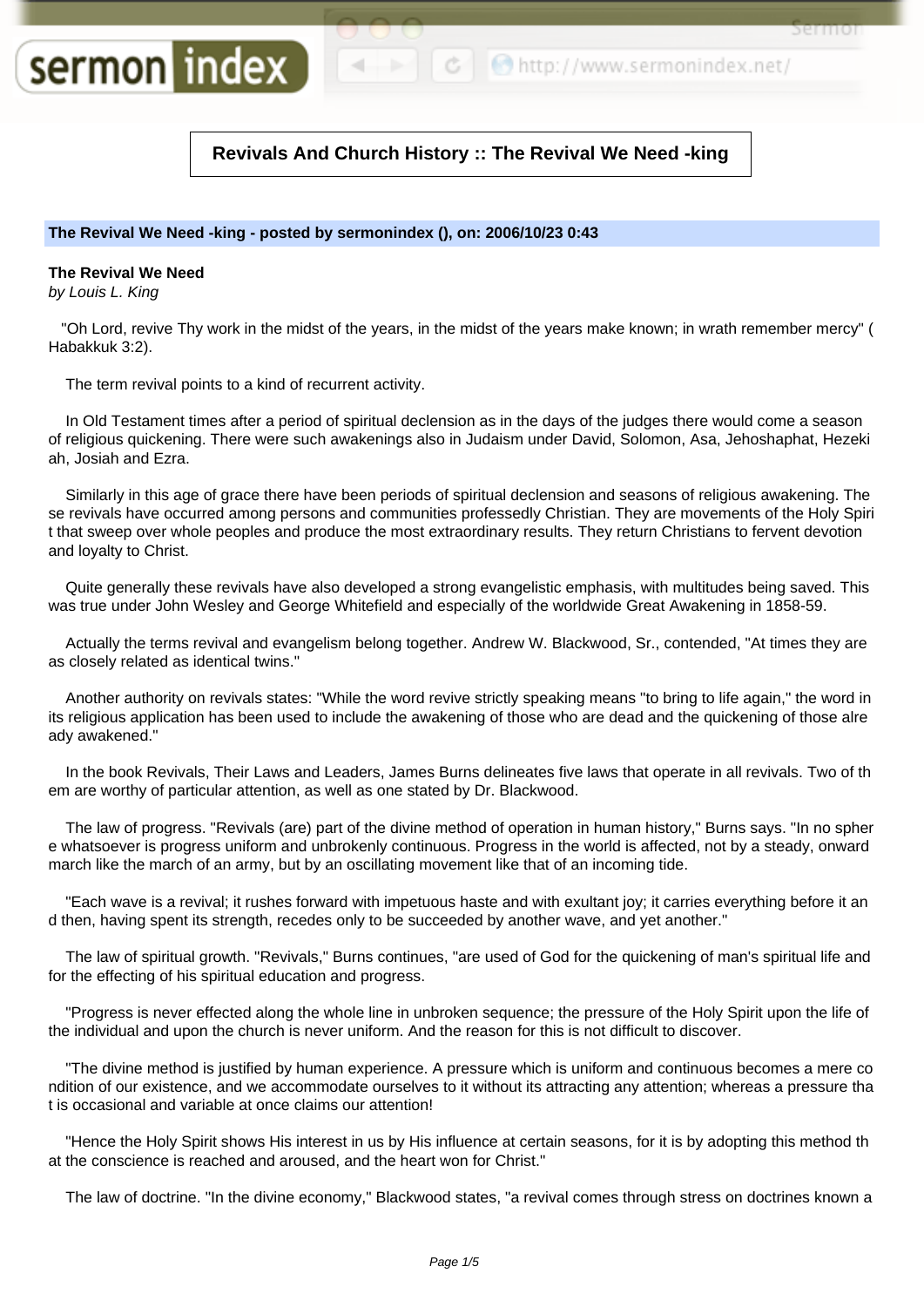s evangelical, especially the saving power of Christ's death.

"In the history of revival every leader worthy of note has held to the revealed truths of Holy Writ and has relied on thes e truths of God as the superatomic power of the Almighty in setting free from sin and in making them strong to serve...

"In the history of the church, men and groups that have not held this 'faith of the father,' or else have held it lightly, hav e not excelled in promotion of revivals."

### Common Characteristics

The background, onset and progress of all revivals have certain common characteristics. We do well to know them.

Preceding each revival there is a general spiritual decline among Christians. Invariably faith waxes dim and a dull and heavy lethargy settles upon the spiritual life of the church. The zeal of the people becomes more devoted to financial an d commercial prosperity than to Christ.

It is a time when church members become skeptical of the Bible's authority and are on the alert to explain away those parts of the Bible that speak against the faulty ethics of the day. And not a few, losing interest in faithful church attendan ce, are absorbed in self-interests, comforts and pleasures.

Some engage in things which, though not wrong in themselves, tend to dull the fine edge of their spiritual life. Others, little by little, permit practices which are an exact copy of the world. They conform to the world's ways and the world's sta ndards. Heavenly joys are bartered for earthly things. Although the outward duties of religion are still performed, there is an ever-decreasing sincerity.

The work of the Spirit of God is not sensibly present in worship assemblies. A broken and contrite heart is supplanted by spiritual indifference. Only infrequently are lost persons saved. Baptisms are few and in some places not at all. Spiritu al warmth has departed. The inner fire has ceased to glow. The joy of the Lord is gone.

To a greater or lesser degree this is the unsatisfactory spiritual condition of the Christian community before any reviva l.

Alongside the many who have thus defected, however, are those in the church who all along have remained consiste ntly loyal to Christ. These mourn the church's loss of spiritual power and never cease to pray earnestly for a revival of its spiritual life.

They possess a profound dissatisfaction with things as they are. Their prayers grow in urgency and importunity Gradu ally the number with such a burden increases until longing for better things becomes a widespread desire.

As time passes without any improvement, more and more people gather in companies to pray. They implore God day and night, often with tears, to visit with His divine power the souls of men. As the number of the burdened widens, so als o does the desire for a renewal of spiritual life multiply until with utmost urgency there is a storming of the very gates of h eaven.

An instance of this kind of prayer preparation began seven years before the worldwide awakening of 1858. It began in Great Britain when believers of one denomination after another devoted the first Monday evening of every month to pray for a revival of religion. Soon churches in the United States adopted the British plan for a general concert of prayer for re vival.

Then the first week of October, 1857, some businessmen in lower Manhattan decided to hold daily noon prayer meeti ngs for the purpose of imploring God to pour into their empty cisterns the mighty flood of His life. Within six months not l ess than 8,000 to 10,000 New York businessmen were gathering daily for prayer.

The noonday prayer meetings overflowed into weeknight prayer services with many thousands packing the city's chur ches. Is it any wonder the overpowering awakening that came in 1858 was called the "prayer meeting revival"?

The immediate prelude to the 1859 revival in Ireland was the pattern of daily prayer meetings held at all hours of the d ay, and all evangelical churches were open every evening for services of prayer.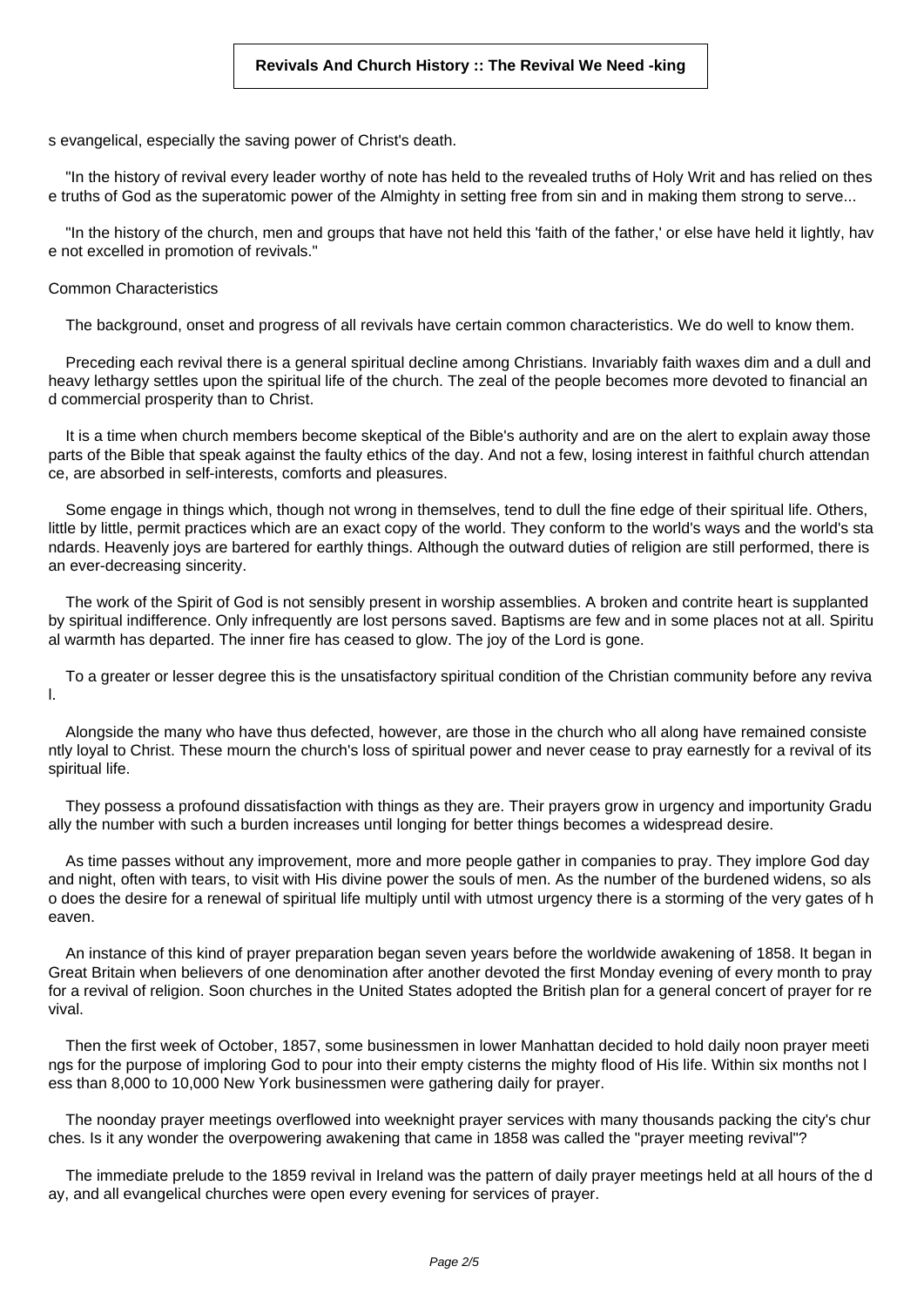In his book The Fervent Prayer, J. Edwin Orr writes, "The measure of prayer that prepared the way for the 1859 awak ening in Scotland is indicated in the official report of the United Presbyterian Church that one in every four of its 162,305 communicants was attending its regular prayer meetings, an average of some 40,549 at prayer in 1,205 regular meeting s, with 129 new prayer meetings and 16,362 new attenders in 1859."

It is clear from the promise of renewal in Second Chronicles 7:14 that the humbling of the people of God, their diligenc e in intercession, their turning from recognized sin and their hunger and longing for God's outpoured favor are the factor s that bring about in God's good time an answer to their prayers and a great season of refreshing.

Both the Bible and the record of history reveal there has never been such a thing as a prayerless revival.

## Spiritual Contagion

When revival does come, it normally bursts out all at once and sweeps across the church like a prairie fire. Every revi val has been characterized by the extraordinary swiftness with which it spreads.

When once God has visited a place with revival and the news is out, the awakening radiates like a contagion. People are moved, not in small numbers, but in multitudes.

In the Franciscan revival of the thirteenth century within four years many thousands were swept by radiant joy. The re vival spread through parts of southern Europe with the rush of a whirlwind as Francis of Assisi and his twelve companion s moved out to call the people to repentance and new life in Christ.

On October 31, 1517, when Martin Luther nailed his ninety-five theses to the church door at Wittenberg, Germany, a r evival of evangelical faith and practice began that, in an exceedingly short time, turned most of the people of central and northern Europe Godward.

Revival came to Hawaii in 1835, and in one church alone on one Sunday 1,705 persons were baptized.

When the revival of 1858 broke out in the United States a good authority reported that 50,000 New Yorkers had been converted to God between March and May. During that single year the number of reported conversions reached a total o f 50,000 a week throughout the United States.

For a period of two years there were 10,000 additions to church membership weekly. By actual count a little more tha n 1,000,000 persons had been added to the American churches in this brief period.

By 1904 the country of Wales had drifted far from God. The spiritual conditions were low indeed. Church attendance was poor. Sin abounded.

Then suddenly, like an unexpected tornado, the Spirit of God swept over the land. Churches were crowded. In most pl aces three definite services were held every day.

The results were far-reaching and lasting. Infidels, drunkards, deceivers, extortioners, thieves, gamblers, prostitutes a nd the indifferent were saved. Debts were paid. It was reported that the mules in the coal mines refused to work, being u nused to kindness. Within five weeks 20,000 persons joined the churches.

All revivals I have studied have moved with this same blazing, awesome, sweeping and spiritually successful swiftnes s.

## Sense Of Sin

Another outstanding feature of every revival is the deep sense of sin produced in indifferent, worldly-minded believers and unbelievers alike. The sin and guilt of the awakened soul sometimes stand out in a terrifying way. The convicted see themselves as God sees them. The Holy Spirit lays bare their sins in all their hideousness.

Seeing themselves as in a mirror, people are confronted with every fault, every unfaithful act and attitude, every devia tion from the truth, every act of self-interest, of betrayal, of hypocrisy. They feel very deeply their rebellion against God, l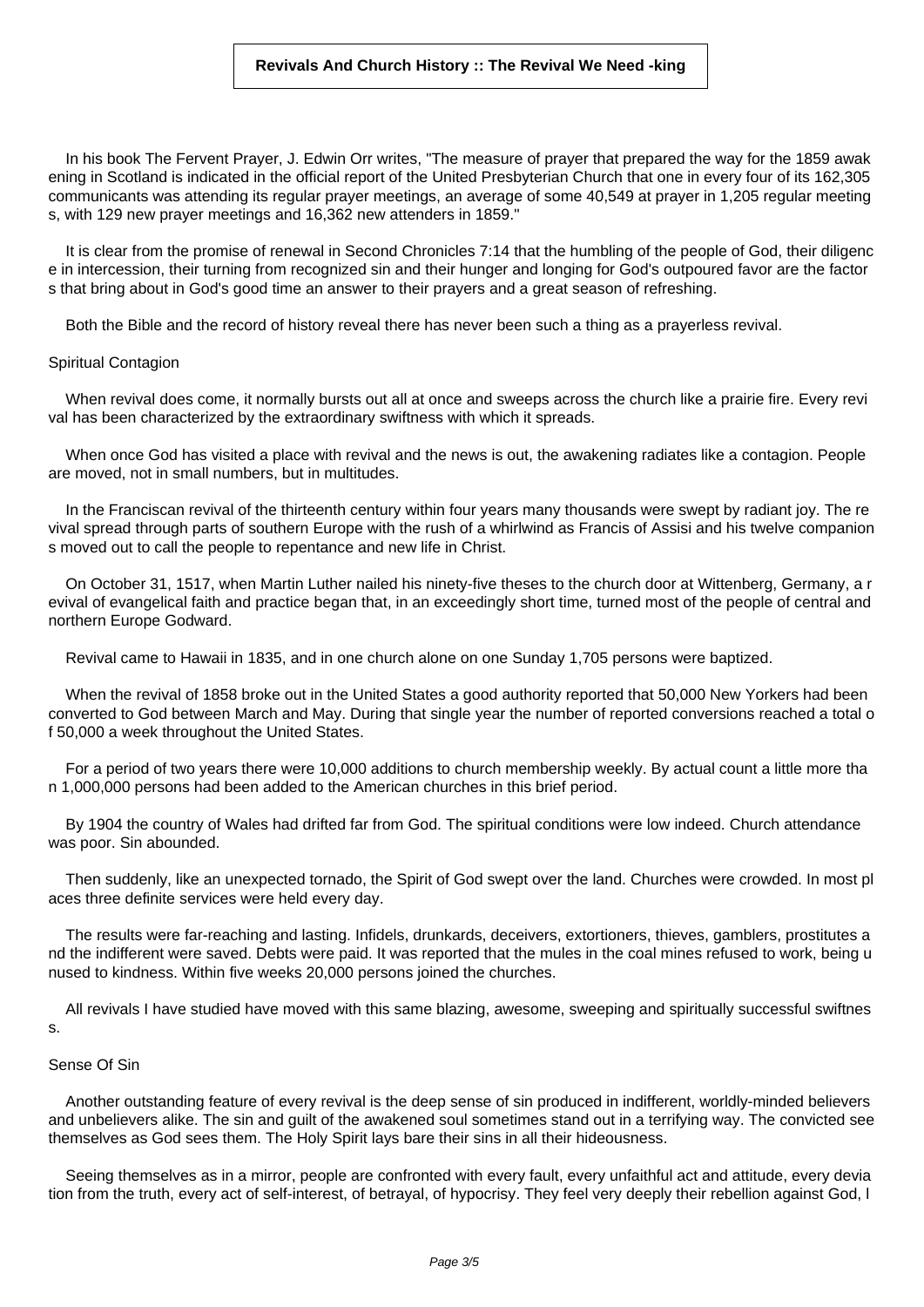ukewarmness, failure in glorifying Christ, worldly practices and criminal indifference to the spiritual needs of those aroun d them.

They see their sins dragging them to judgment. They know lostness. An awful terror seizes them. The conviction of si n burns them like fire.

Under such an agony of conviction men openly confess their sins. They hide nothing. Poignantly bitter though the list i s, it is not uncommon for them to go through the long catalog of their sins. It is as if the day of judgment is upon them an d they see and feel their uncleanness in God's sight.

They cry out for mercy and then receive an almost unbelievable assurance of sins forgiven. Their heart is made joyful by spiritual things and they also receive an intense zeal to be right toward God.

Common to every revival is its wonderful outburst of joy. There is no earthly joy that can compare with the ineffable gl adness welling up in the hearts of forgiven and restored people. When the agony of conviction, the awful sense of being abandoned, the grief and terror of sin are replaced with the blessed peace of forgiveness it is hard to find a worthy way o f expressing it.

To those persons caught up in a revival all the world seems altered. Their hearts are lifted up. Their faces are radiant. They are like those of the early church--they "did eat their meat with gladness and singleness of heart" (Acts 2:46).

And this joy is not confined to restored sinning believers or to the newly converted. It especially fills the hearts of thos e believers who all along had mourned and sighed and sought God for the arrival of this day.

Newborn gladness suffuses the atmosphere of the church service. The worship service throbs and glows with spiritual fervor. It is especially evident in the joyous singing of hymns and spiritual songs, for this is the renewed man's best way of showing his feelings. Most of the church's choicest hymns and lyrics have their origin in the great awakenings.

#### Evangelistic Concern

The next characteristic effect common to every revival is a new and profound concern for people of the immediate co mmunity who are outside the fold of Christ. When the church is purified and revived it has an intense concern for the spir itual needs of those around it.

If, however, there is an effort to conserve and perpetuate the emotional aspects of the revival by manipulation, the rev ival movement has gone awry. Only when a large company of persons are converted, drunkards made sober, adulterers made morally faithful, juvenile delinquents set on the right path and the morally good but unconverted saved, is it a genu ine revival.

In the history of each revival Paul's description of the Corinthians has been applicable. They are described as former f ornicators, idolaters, adulterers, effeminate, abusers of themselves with mankind, thieves, covetous, drunkards, revilers, extortioners, who now have been "washed....sanctified....iustified in the name of the Lord Jesus, and by the Spirit of our God".

The record of the missionary enterprise and the pages of missionary biography conclusively prove that the Great Awa kening of 1858 was the generating force of missionary activity such as the church had never experienced before. Thous ands of revived Christians caught up in the exhilarating enjoyment of their own salvation were impelled by the Holy Spirit to go where Christ was not known, where multitudes perished for lack of salvation.

Church history attests that a new burden and passion for missions comes as part and parcel of heaven-sent awakenin gs, and soon streams of dedicated youths are on their way to those dark areas of earth where little of the gospel light ha s penetrated.

Many of today's great missionary bodies are the product of the 1858 awakening--The Christian and Missionary Allianc e included. Fervent, unselfish missionary endeavors are begotten in revivals.

#### Preaching Power